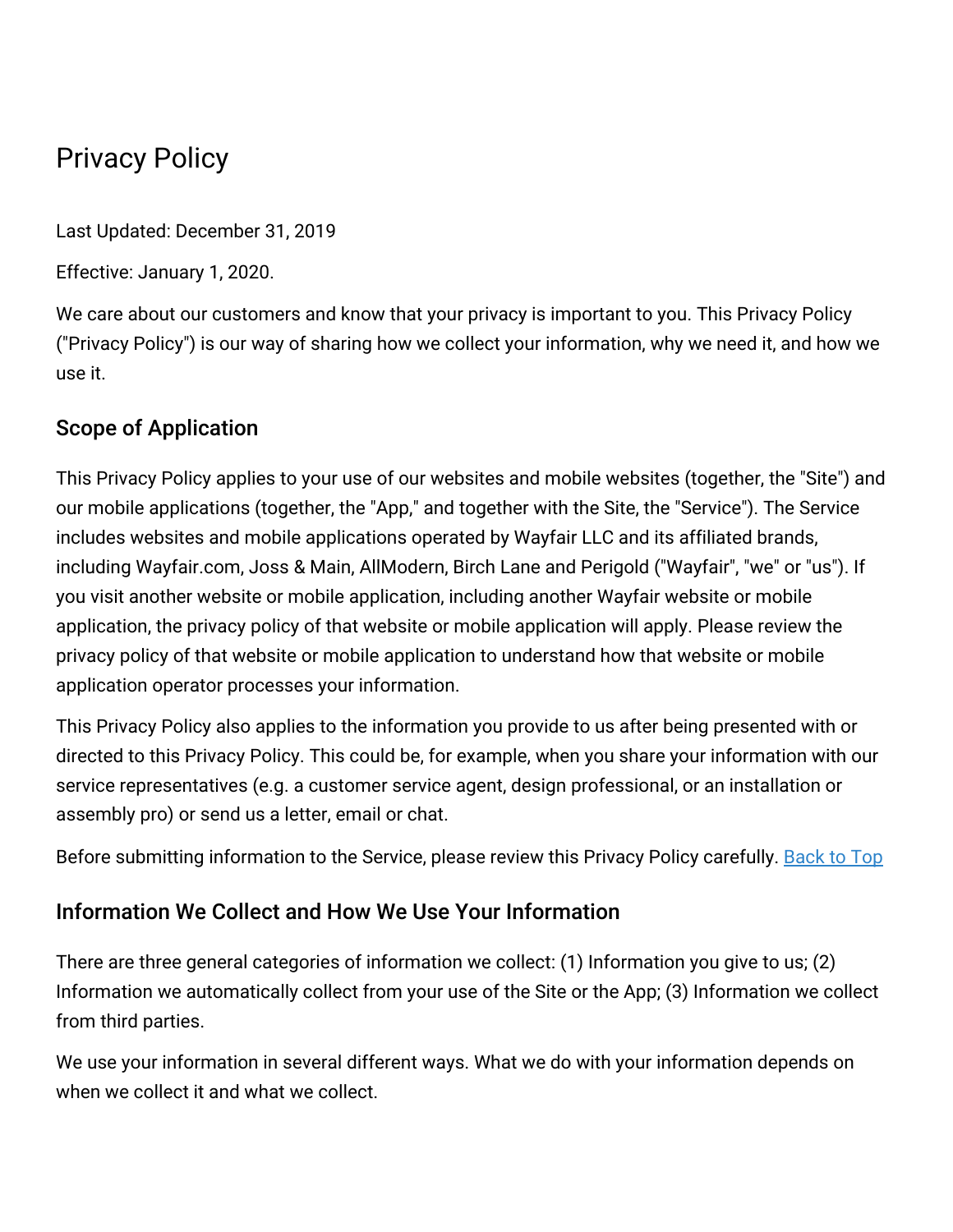#### **Information you give to us**

- **Your name and contact details** (such as your email address, mailing address, phone number, and password)
- **Additional profile information** (such as date of birth, gender, location, and preferred language)
- **Your payment information** (such as your credit/debit card number, security/CVV code, and expiration date)
- **Your financing information** (such as social security number, date of birth, and income)
- **Your communications and contact history with us** (such as service call recordings, chat and instant messages, or communications with our social media channels)
- **Other information** (such as product reviews, forum posts, survey responses, participation in promotions, and other user-generated content)

| How we use<br>information you<br>give to us                                       | Why we collect it                                                                                                                                                                                                                                             |
|-----------------------------------------------------------------------------------|---------------------------------------------------------------------------------------------------------------------------------------------------------------------------------------------------------------------------------------------------------------|
| Registration                                                                      | We need your name and contact details to create<br>your account. This information is necessary for the<br>adequate performance of certain services and<br>offerings on the Site and the App, and to fulfill our<br>contract with you when you place an order. |
| Accept<br>payment, fulfill<br>orders, provide<br>refunds                          | We use your name and contact details to fulfill our<br>contract with you and deliver your orders, and we use<br>your payment information to process payments and<br>comply with applicable law.                                                               |
| Application for<br>financing<br>solutions<br>offered by<br>financing<br>providers | We collect your financing information on behalf of<br>the financing provider you choose and send the<br>information to that financing provider to facilitate<br>your application to financing products.                                                       |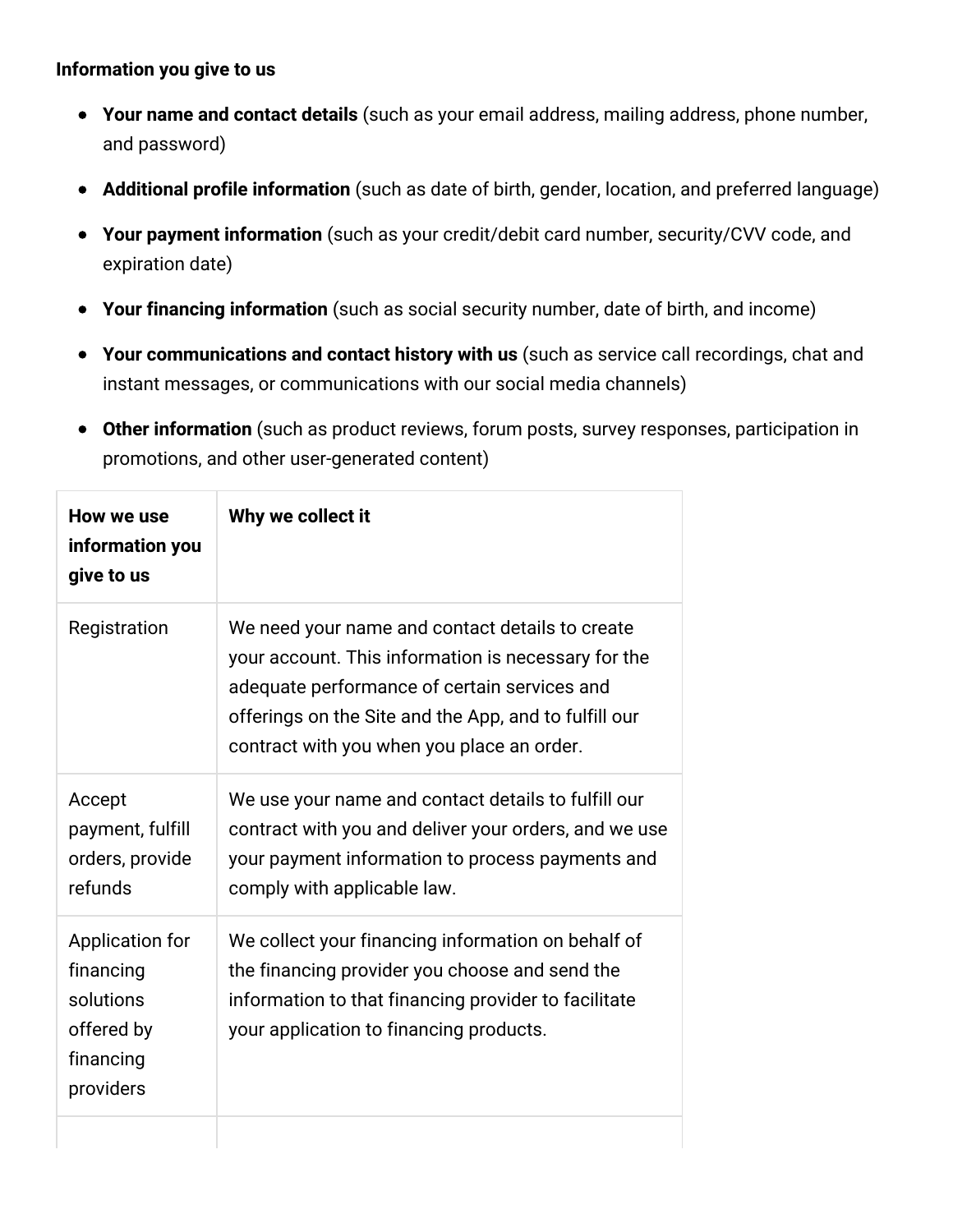| Sending you<br>account<br>information              | We need your name and contact details to deliver<br>important account information to you, such as order<br>confirmations and notices, changes to account<br>settings, and notices about the Site, the App, or the<br>terms and policies that apply to them. |
|----------------------------------------------------|-------------------------------------------------------------------------------------------------------------------------------------------------------------------------------------------------------------------------------------------------------------|
| To offer an<br>improved user<br>experience         | We use your communications and contact history<br>with us, as well as other information such as<br>additional profile information, to operate, protect,<br>improve and optimize the Site and the App and to<br>personalize and customize your experience.   |
| Analytics,<br>training and<br>quality<br>assurance | We may use information you provide to us to train<br>our staff, improve our services and offerings, and<br>perform other internal analytics and performance<br>monitoring.                                                                                  |
| Communication,<br>marketing and<br>advertising     | We may use information you provide to us to deliver<br>and personalize our communications with you, or to<br>administer referral programs, rewards, surveys,<br>sweepstakes, contests or other promotional<br>activities.                                   |

#### **Information we automatically collect from your use of the Site or the App**

- **Purchase history and saved items** (such as what you bought and what you've placed in your cart or saved)
- **Log data and device information** (such as details about how you've used the Site or the App, IP address, access dates and times, hardware and software information, device information, device event information, unique identifiers, crash data, cookie data, location data and page/product views or clicks)
- **Geo-location information** (such as IP address, browser information or mobile GPS information)
- **Cookies and similar technologies** (such as web beacons, pixels, and mobile identifiers; to learn more about these technologies and how you can control them, see Our Cookie Policy)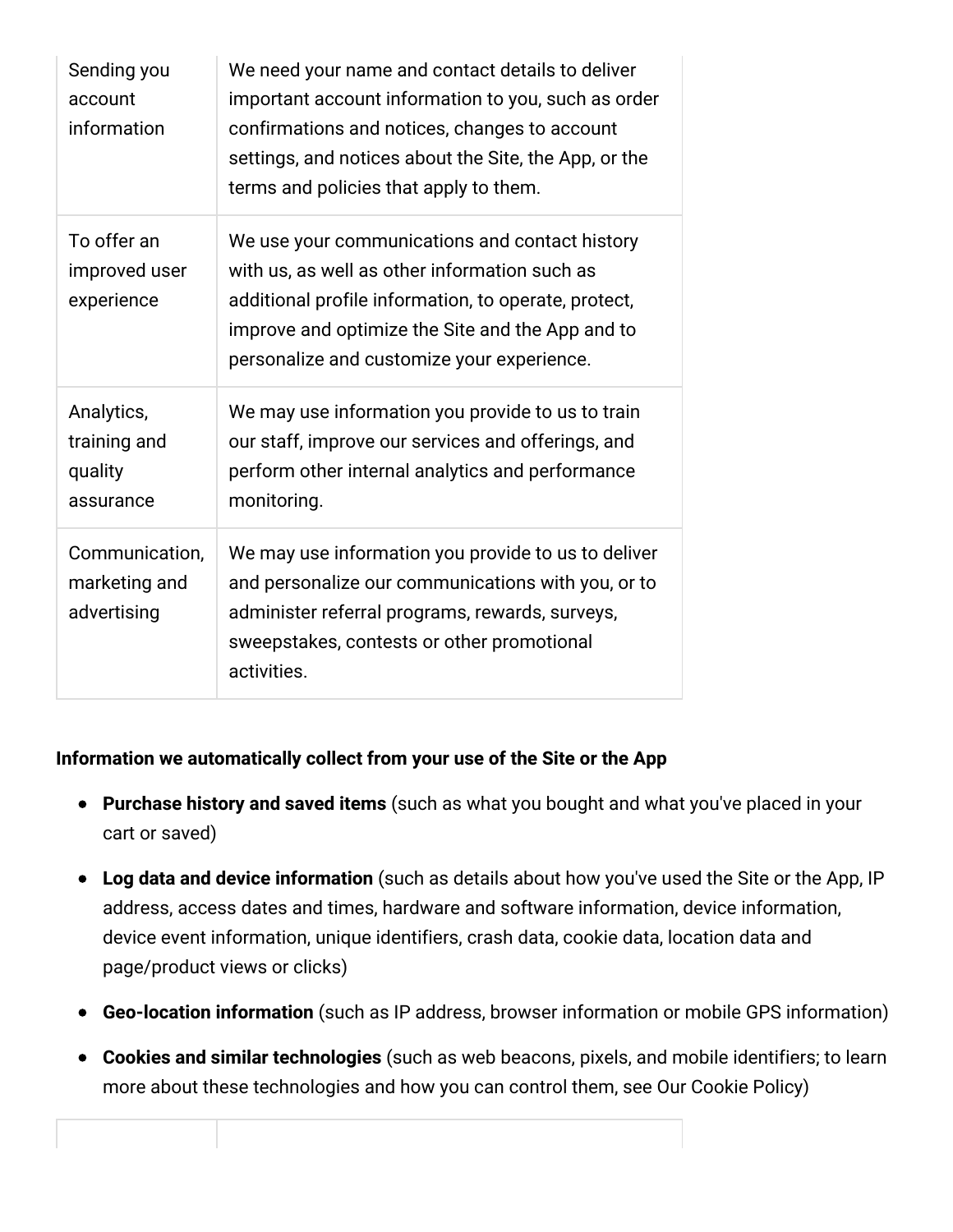| How we use<br>information we<br>automatically<br>collect | Why we collect it                                                                                                                                                     |
|----------------------------------------------------------|-----------------------------------------------------------------------------------------------------------------------------------------------------------------------|
| To provide                                               | We use your saved products to help you make a                                                                                                                         |
| customer                                                 | purchase, and we use your purchase history to                                                                                                                         |
| service and                                              | uphold our contract with you and ensure that you've                                                                                                                   |
| process returns                                          | had a great customer experience.                                                                                                                                      |
| To offer an<br>improved user<br>experience               | We use your log data and device information to<br>operate, protect, improve and optimize the Site and<br>the App and to personalize and customize your<br>experience. |
| To create and<br>maintain a<br>secure<br>environment     | We use automatically collected information to<br>comply with applicable law and to measure the<br>adequate performance of our contract with you.                      |
| Analytics,                                               | We may use automatically collected information to                                                                                                                     |
| training and                                             | train our staff, perform internal analytics, detect and                                                                                                               |
| quality                                                  | prevent fraud and improve our services and                                                                                                                            |
| assurance                                                | offerings.                                                                                                                                                            |
| Communication,                                           | We may use automatically collected information                                                                                                                        |
| marketing and                                            | such as cookies and similar technologies to provide                                                                                                                   |
| advertising                                              | the most relevant advertising to you.                                                                                                                                 |

**Information we collect from third parties,** including third party services (for example if you link, connect, or login to the Site or the App with your Google, Facebook, Instagram or Twitter accounts) or other sources (such as your contacts or brands we partner with)

- **Your name and contact details** (such as your email address, mailing address, phone number and password)
- **Social media handles** (such as your Twitter or Instagram handle)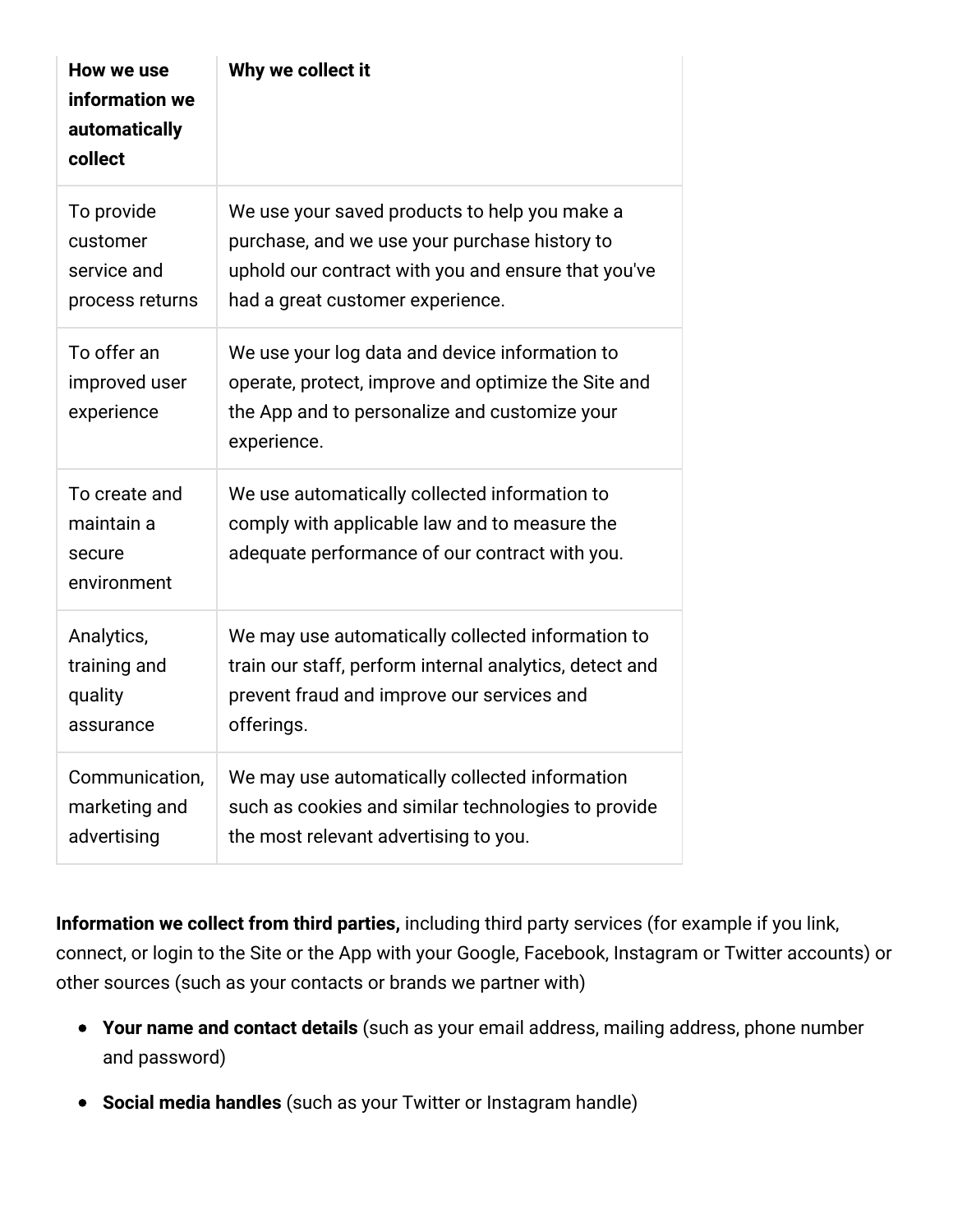**Other information** (such as demographic data, fraud detection information and information about you and your activities, experiences and interactions on and off the Site and the App)

| How we use<br>information<br>from third<br>parties   | Why we collect it                                                                                                                                                                                                                                                                                                                                                                                                           |
|------------------------------------------------------|-----------------------------------------------------------------------------------------------------------------------------------------------------------------------------------------------------------------------------------------------------------------------------------------------------------------------------------------------------------------------------------------------------------------------------|
| Registration and<br>profile                          | We will use information from third party services if<br>you register with us using another service, such as<br>Facebook or Google, including Google's one-tap login<br>service. Connecting to third-party applications or<br>services is optional. If you create your account by<br>connecting through another service, we will collect<br>public information from that connected account to<br>help complete your profile. |
| Communication,<br>marketing and<br>advertising       | We may use information we collect or receive from<br>third parties to deliver and personalize our<br>communications with you, or to administer referral<br>programs, rewards, surveys, sweepstakes, contests<br>or other promotional activities.                                                                                                                                                                            |
| Non-member<br>referrals                              | We may obtain your information from a friend or<br>other contact who wants to invite you to use the Site<br>or App. We will use your information to facilitate your<br>invitation and administer our referral program.                                                                                                                                                                                                      |
| To create and<br>maintain a<br>secure<br>environment | We may obtain your information from third party<br>service providers and/or partners (e.g. identity<br>verification services) and combine it with information<br>we have about you for fraud prevention and risk<br>assessment efforts.                                                                                                                                                                                     |

#### [Back](#birchlane-privacy-top) to Top

## When We Share Your Information

We share your information with the following categories of recipients as an essential part of being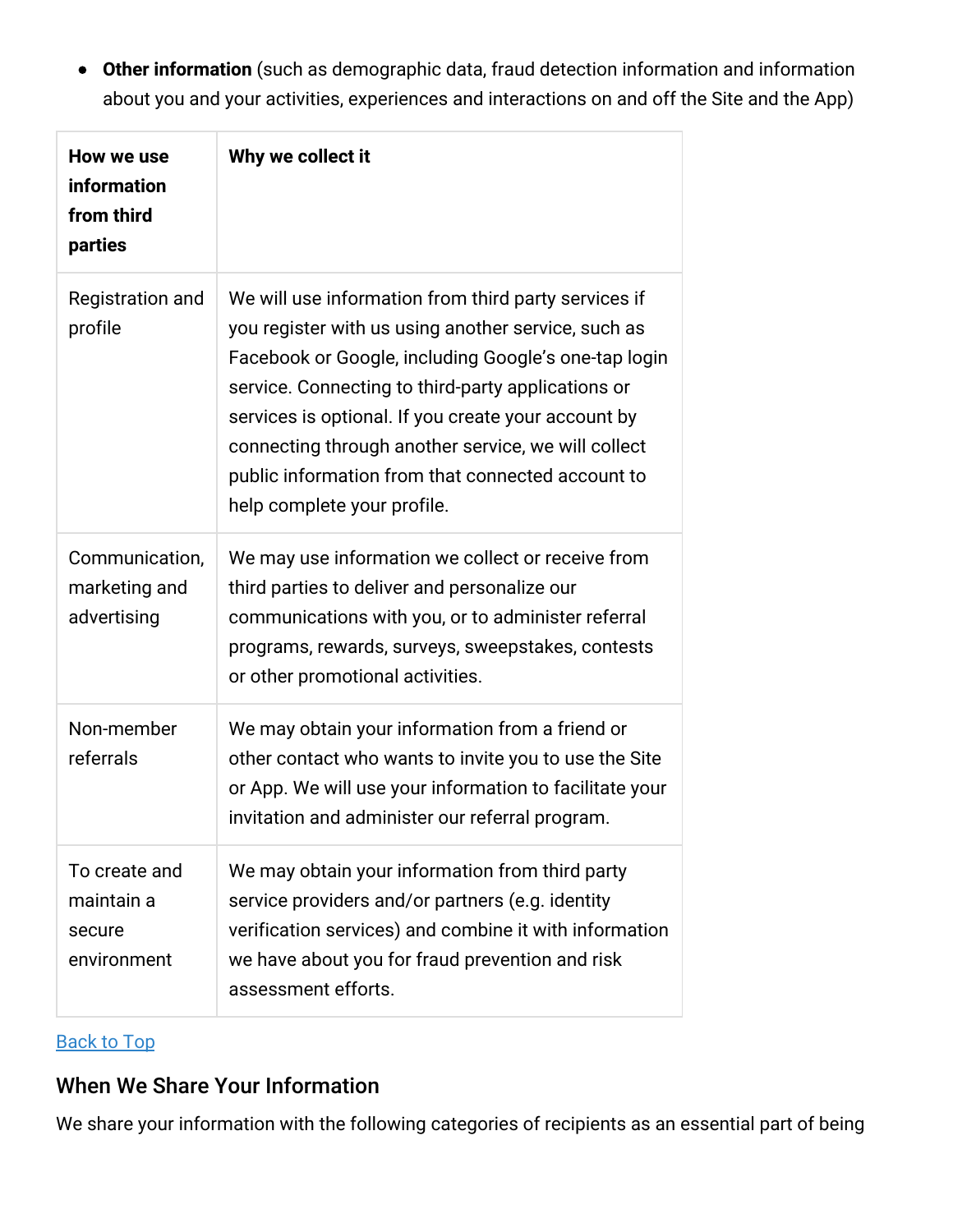able to provide the Site, the App, the Service and related services and offerings, including customer service, to you:

- Wayfair Inc. subsidiaries and affiliates. Wayfair subsidiaries include CastleGate Logistics Inc. and SK Retail, Inc.
- Companies and individuals that help us deliver our products to you, such as suppliers, payment service providers, logistics professionals, and delivery and freight companies.
- Professional service providers who help us run our business, such as marketing companies, software vendors, consultants, and advertising partners.
- Companies approved by you, such as social media sites (if you choose to link your accounts to us) and payment processors or financing providers and card issuing banks if you choose to use their services or offerings.
- Government and law enforcement agencies, to (i) comply with a legal process, subpoena, order, or other legal or regulatory requirement; (ii) enforce our Terms of Use or other policies; or (iii) pursue available legal remedies or defend legal claims.

We share your information with third parties only as described in this Privacy Policy, with your consent, or as disclosed at the time we collect your information. We may anonymize your information and share such anonymized information with third parties for any purpose permitted by applicable laws. [Back](#birchlane-privacy-top) to Top

## Financing Providers

If you chose to apply for a financing product offered by a financing provider, we collect some of your financing information on behalf of that provider. Once you have completed the application form, we send the data to the financing provider and delete it immediately from our systems, except for information we need to keep in order to provide services to you. We will not use your financing information for any other purpose. [Back](#birchlane-privacy-top) to Top

## Our Cookie Policy

We use cookies when you visit our Site and App to analyze traffic, optimize performance and content and to provide an integrated and more personalized shopping experience for customers. Cookies are small text files that are stored by your Internet browser on your computer. While our cookies may change from time to time, we generally use the following types of cookies:

- **Functionality cookies,** which allow you to navigate the site and use our features.
- **Analytics cookies,** which allow us to measure, analyze and understand how our customers use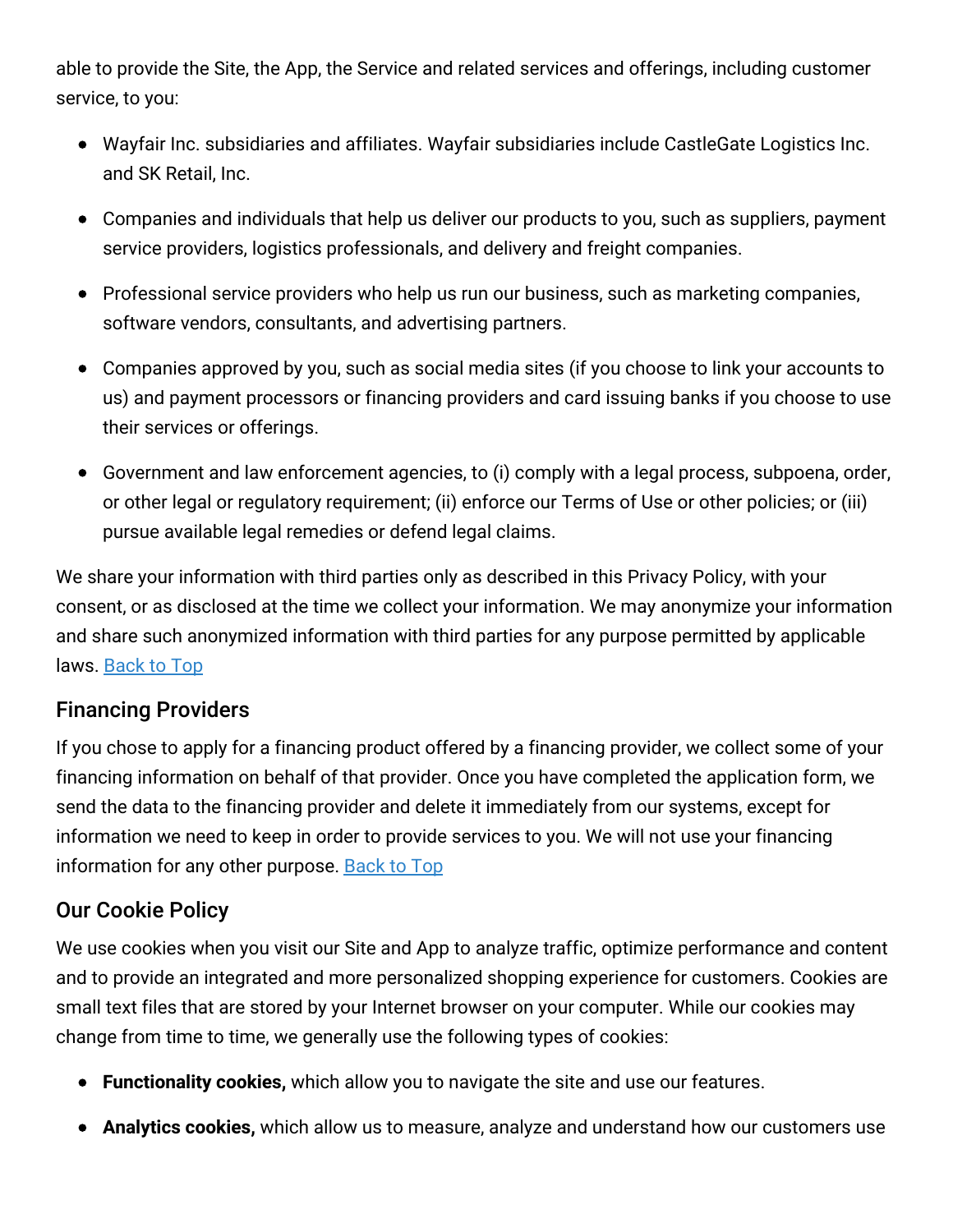the Site and to identify ways to improve both its functionality and your shopping experience. For example, we use Google Analytics to help us evaluate your use of the Site, to compile reports on website activity, and to provide other services related to website activity and internet usage. To learn how Google Analytics collects and processes data, please visit: "How Google uses information from sites or apps that use our services" located at [www.google.com/policies/privacy/partners](http://www.google.com/policies/privacy/partners).

- **Customer preference cookies,** which help us remember your preferences (like your language or location) and make your experience more personalized to you.
- **Targeting or advertising cookies,** which allow us to deliver digital ads relevant to you. These types of cookies also limit the number of times that you see an ad and help us measure the effectiveness of our marketing campaigns. We use cookies to help us identify and retarget users who may be interested in our products, services or offerings both on our Site and on third party websites. For example, we use proprietary technology to specifically target users by creating advertising material based on the users' previous behavior. To disable interest-based ads, please see Direct Marketing and Behavioral Advertising below.

You can prevent the use of cookies by changing the settings in your web browser so that (i) it does not accept new cookies, (ii) it informs you about new cookies, or (iii) it deletes all already received cookies. By deleting or disabling future cookies, your user experience may be affected and you might not be able to take advantage of certain functions of our Site (such as storing items in your Cart between visits, customizing your website experience, and making marketing messages more relevant).

We also use web beacons to help us identify your computer and evaluate user behavior, such as reactions to promotions. Web beacons are small GIF files that can be embedded in other graphics, emails, or similar. To prevent web beacons on our site, you can use tools such as AdBlock Plus. To prevent web beacons in emails, please set your mail program so that no HTML is displayed in messages. [Back](#birchlane-privacy-top) to Top

#### Direct Marketing and Behavioral Advertising

We may directly send you marketing communications and materials by email, postal mail and other channels to keep you informed of new products, promotions, and to provide other information we think may be of interest to you. You can stop receiving direct marketing messages from us at any time through your preferences [here](https://www.birchlane.com/v/account/email_subscriptions/manage) or by clicking any "unsubscribe" link in any marketing message you receive from us. Please note that it may take up to 48 hours to process your request and update our systems. Note that if you request that we stop sending you marketing messages, we will continue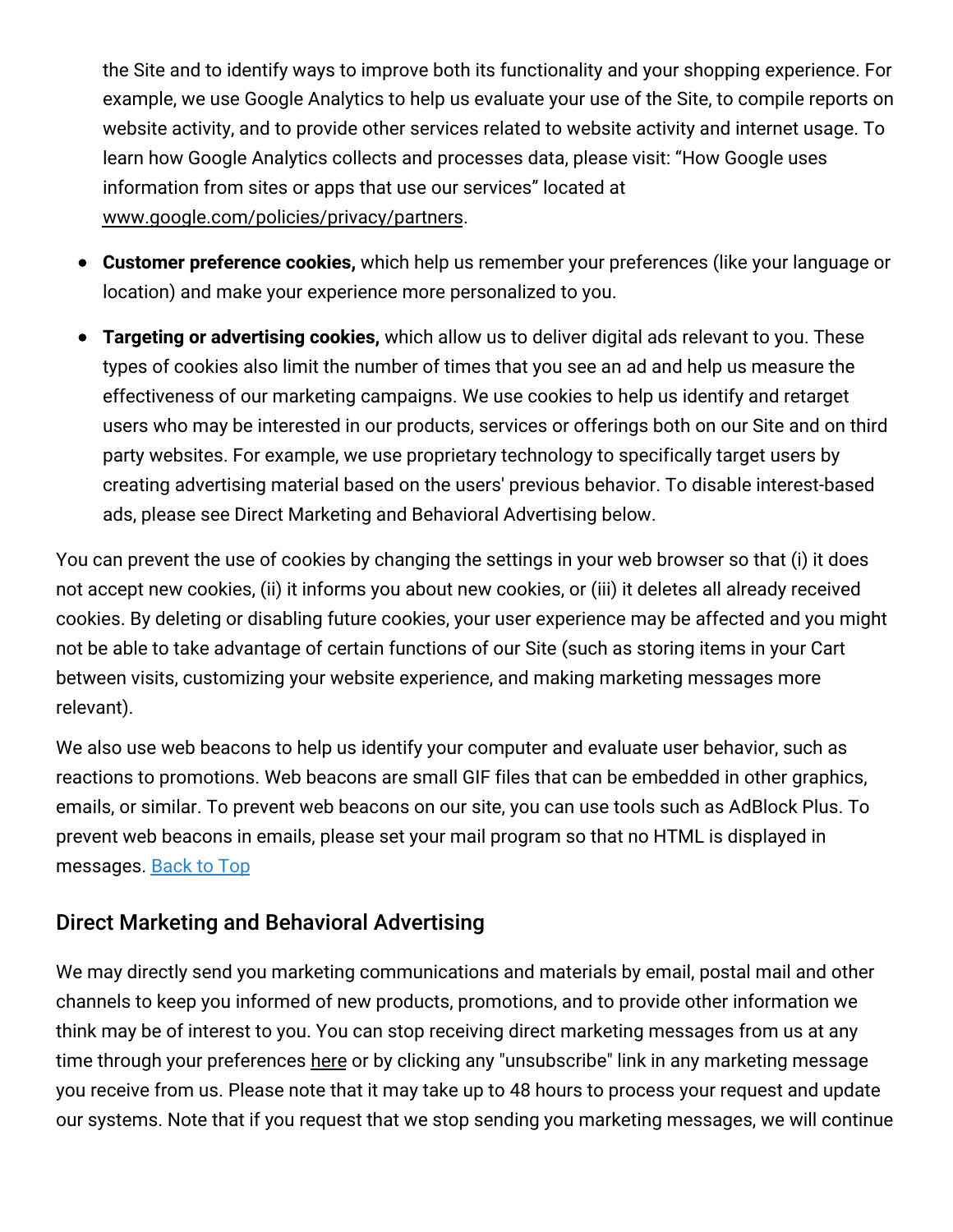to send you administrative and service communications (such as order updates and other important or transactional information).

Please note that if you use more than one name or email address when communicating with Wayfair or using the Site of App, you may continue to receive communications from us to any name or email address not specified in your opt-out request.

We may also display tailored interest-based advertising on both Wayfair-owned and operated sites and unaffiliated sites. Interest-based ads, also sometimes referred to as personalized or targeted ads, are displayed to you based on information from activities such as purchasing on our sites, visiting sites that contain Wayfair content or ads, interacting with Wayfair tools, or using our payment services. We do this using a variety of digital marketing networks and ad exchanges, and we use a range of advertising technologies like web beacons, pixels, ad tags, cookies, and mobile identifiers, as well as specific services offered by some sites and social networks, such as Facebook's Custom Audience service.

We offer you choices about receiving interest-based ads from us. You can opt-out of certain interestbased ads that use our cookies by clicking [here.](https://terms.birchlane.io/en-US#birchlane-interestbasedads) You can also opt-out of receiving some third-party interest-based ads, or learn more about behavioral advertising, by visiting [www.aboutads.info/choices](http://www.aboutads.info/choices) or [www.networkadvertising.org/choices.](http://www.networkadvertising.org/choices) Please note that if you opt out of behavioral advertising, you will still see advertisements - they will just not be tailored to your interests. Also note that deleting browser cookies can remove the cookie preferences you have made, so you may need to opt-out again in the future. [Back](#birchlane-privacy-top) to Top

## Blogs, Reviews and Forums

The Service also may from time to time offer publicly-accessible blogs, reviews or forums. Any information you provide in these areas may be read, collected and used by others who access them. To request removal of your information from blogs, customer reviews or forums, please contact us [here.](https://www.birchlane.com/privacy_rights_request) Please note that in some cases we may be unable to remove your information. [Back](#birchlane-privacy-top) to Top

#### Our Security Measures

The security of your information is important to us. We use appropriate technical and organizational safeguards to protect your information from unauthorized use, disclosure, and loss. Encryption technology, including current industry-standard encryption protocols, is used to protect personal information in certain areas of our websites during transmission across the Internet. We use a PCIcompliant payment service provider over a secured network. If you have questions about the security of your information, please contact us [here](https://www.birchlane.com/contact_us).

We encourage you to take reasonable measures to protect your password and your computer to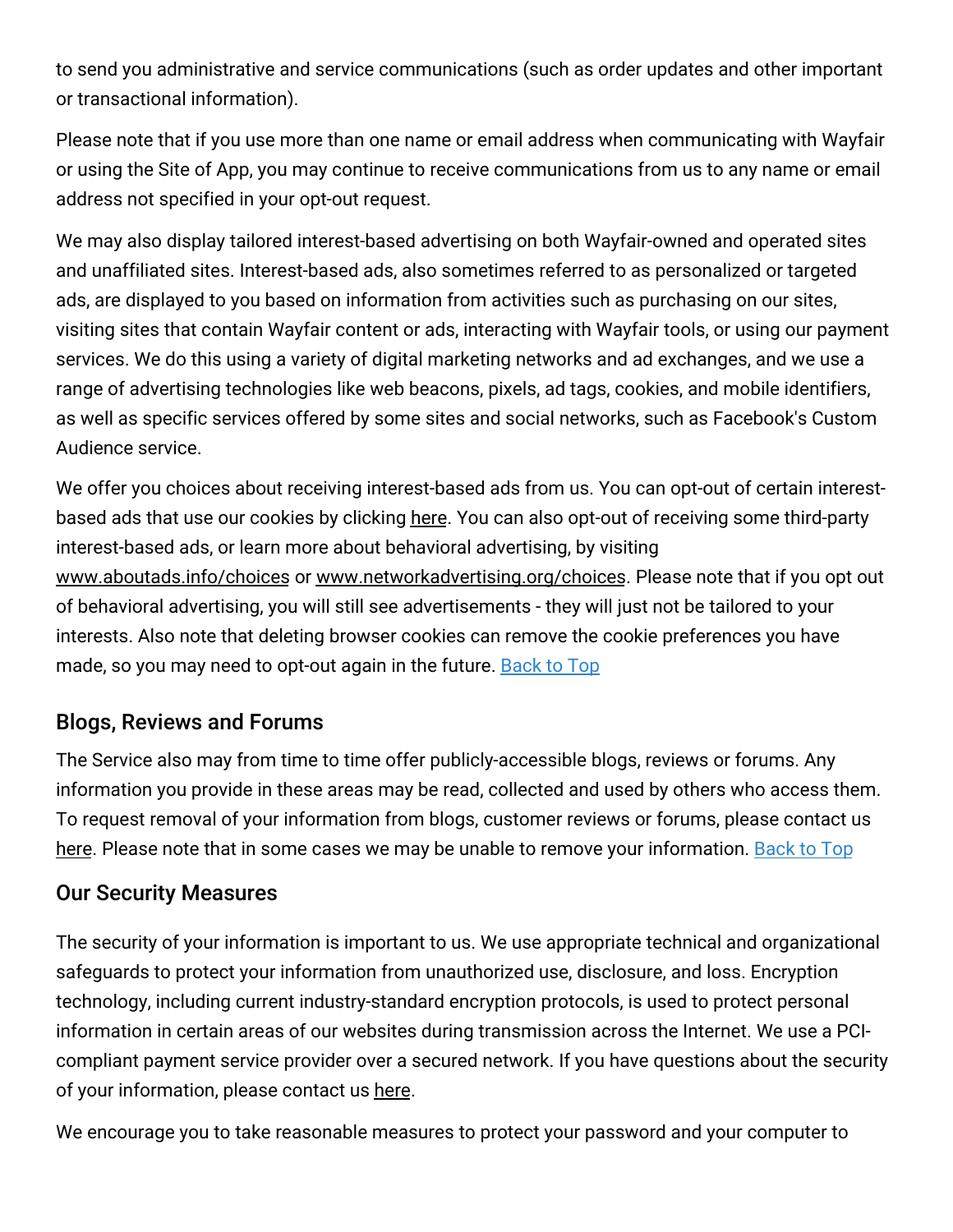prevent unauthorized access to your account. Remember to sign out of your account and close your browser window if you are using a shared computer in a public place such as a library or an Internet cafe. [Back](#birchlane-privacy-top) to Top

## Keeping Your Information

We will keep your information for as long as you have an account or as long as we need it to fulfill the purpose for which it was collected or disclosed to you at the time of collection. We may also keep some of your information as required to meet legal or regulatory requirements, resolve disputes, prevent fraud or abuse, enforce our Terms of Use, or for other permissible purposes.

When we no longer have a need to keep your information, we will either delete it from our systems or anonymize it so that it no longer identifies you. [Back](#birchlane-privacy-top) to Top

#### Children's Privacy

The Site, App and Service are not directed to children, and we do not knowingly collect information from children under 13. If you are a parent or guardian and believe that we have information about your child, please contact us [here.](https://www.birchlane.com/privacy_rights_request) To learn more about how to protect your child online, visit the FTC's [www.OnGuardOnline.gov.](http://www.onguardonline.gov/) [Back](#birchlane-privacy-top) to Top

## Information for Visitors from California and Outside of the United States

# Privacy Rights for California Residents

This privacy policy describes the categories of personal information we collect from you, the methods and business purposes of collecting such personal information, the categories of third parties with whom we may share it, and the rights you have regarding the personal information. California residents have the right to request that Wayfair disclose what personal information it collects, uses, discloses or sells. **Wayfair does not sell your personal information to third parties without your prior consent.** California residents also have the right to request the deletion of their personal information collected or maintained by Wayfair. If you wish to make a request for information or to delete your account, or for any questions about our privacy practices and compliance with California law, please contact us [here](https://www.birchlane.com/privacy_rights_request) or via email at

[DataProtectionOfficer@wayfair.com.](mailto:DataProtectionOfficer@wayfair.com) You can also designate an authorized agent to make a request on your behalf. Prior to responding to your request, we will verify your identity by matching any requested identifying information you provide against the information we have about you. We will not subject you to discriminatory treatment as a result of your choice to exercise your privacy rights. [Back](#birchlane-privacy-top) to Top